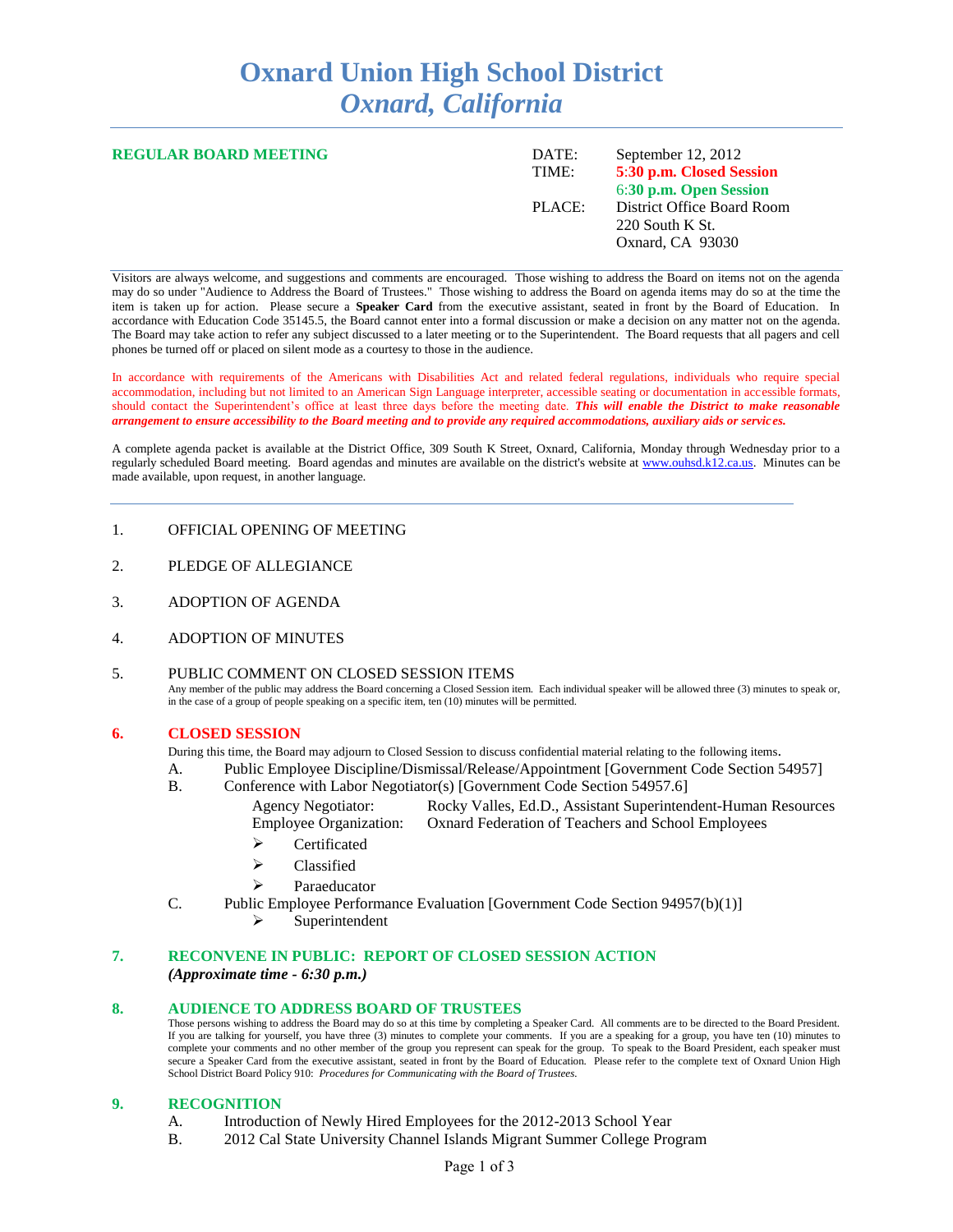Board Meeting Agenda September 12, 2012

#### **10. REPORTS TO THE BOARD**

- A. Regular Report: Stephanie Pinedo, Student Representative to the Board
- B. Board Report and Recognition: Oxnard High School Summer Solar Science Academy **Participants**
- C. Proposed Revision to Board Policy 1312.3 Uniform Complaint and Administrative Regulation, *Second Reading*
- D. Board Update: California Standards Testing (CST)/CAHSEE

#### **11. PUBLIC HEARING**

- A. Sufficiency of Instructional Materials in Accordance with Education Code Section 60119 (Williams Act)
- B. Oxnard Union High School District's 2011-2014 Initial Classified Bargaining Contract Proposal to the Oxnard Federation of Teachers and School Employees
- C. Oxnard Union High School District's 2011-2014 Initial Paraeducator Bargaining Contract Proposal to the Oxnard Federation of Teachers and School Employees

#### **12. SUPERINTENDENT'S REPORTS**

A. General Report: Gabe Soumakian, Ed.D., Superintendent

#### **13. CONSENT CALENDAR**

- A. Consideration of Adoption of Resolution No. 12-41, Resolution for Adopting the "GANN" Limit
- B. Consideration of Approval of Ratification of Inter-Agency Agreement between Oxnard Union High School District and ACE Charter School
- C. Consideration of Approval to Award Transportation Services Contracts Bid #521
- D. Consideration of Approval of Revision of Temporary Authorization of Signatures for Director of Purchasing
- E. Consideration of Approval of Renewal of Agreement between Oxnard Union High School District and Vavrinek, Trine, Day & Co., LLP for Audit of the Proceeds from the Sale of the General Obligation Bonds
- F. Consideration of Approval of Notice of Completion for the Gym Floor Refinishing Projects at Adolfo Camarillo, Channel Islands, Hueneme, Oxnard (two, G & H), Pacifica and Rio Mesa High Schools
- G. Consideration of Approval of Notice of Completion for the Asphalt Project at Adolfo Camarillo High School and the ARC Facility at the Camarillo Airport
- H. Consideration of Approval of Student Professional Nursing Assistant Education/Business Associate Agreement with Glenwood Care Center
- I. Consideration of Approval of Inter-District Agreement between Oxnard Union High School District and Ocean View Elementary District for Student Transportation
- J. Consideration of Approval of Additional Services Authorization RBF Consulting
- K. Consideration of Approval of Agreement between Oxnard Union High School District-Adult School and Seena Pharmacy for the Pharmacy Technician Program
- L. Consideration of Approval of Proposal for Asphalt Repairs at Rio Mesa High School by Hughes General Engineering, Inc.
- M. Consideration of Approval of Donations, August 3 August 31, 2012
- N. Consideration of Approval of Purchase Orders and Direct Pays, August 1 August 28, 2012
- O. Consideration of Approval of Student Expulsion by Voluntary Agreement of the School Principal, the Student, and the Students' Parent/Guardian, as per Board Policy 5144, Section 22
- P. Consideration of Approval of Student Readmission from Expulsion, as per Board Policy 5144, Section 16 N
- Q. Consideration of Denial of Student Readmission from Expulsion, as per Board Policy 5144, Section 16 N
- R. Consideration of Approval of Certificated and Classified Personnel